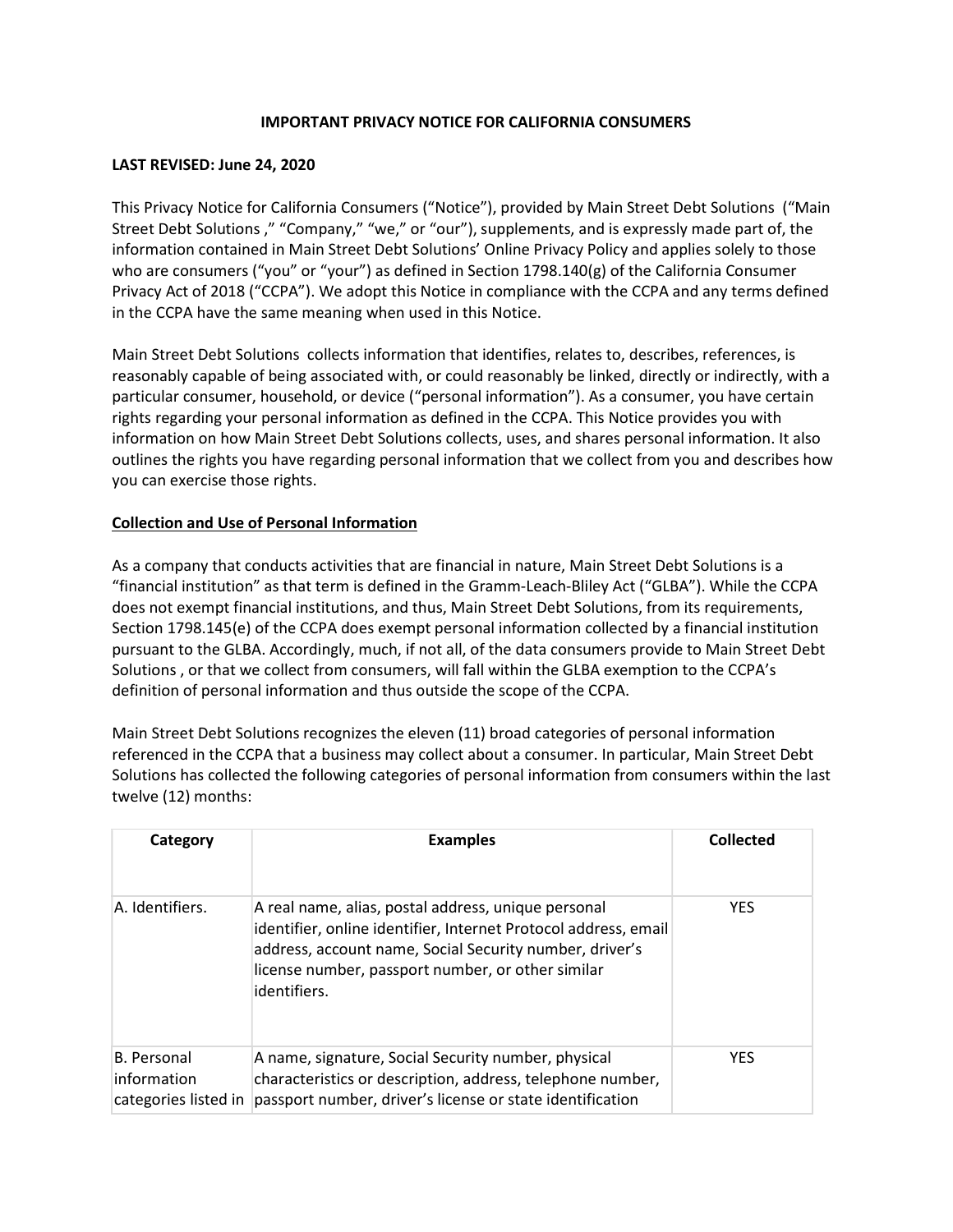| the California<br><b>Customer Records</b><br>statute (Cal. Civ.<br>Code §<br>1798.80(e)). | card number, insurance policy number, education,<br>employment, employment history, bank account number,<br>credit card number, debit card number, or any other<br>financial information, medical information, or health<br>insurance information.<br>Some personal information included in this category may<br>overlap with other categories.                                                                        |            |
|-------------------------------------------------------------------------------------------|------------------------------------------------------------------------------------------------------------------------------------------------------------------------------------------------------------------------------------------------------------------------------------------------------------------------------------------------------------------------------------------------------------------------|------------|
| C. Protected<br>classification<br>characteristics<br>under California or<br>federal law.  | Age (40 years or older), race, color, ancestry, national<br>origin, citizenship, religion or creed, marital status, medical<br>condition, physical or mental disability, sex (including<br>gender, gender identity, gender expression, pregnancy or<br>childbirth and related medical conditions), sexual<br>orientation, veteran or military status, genetic information<br>(including familial genetic information). | <b>YES</b> |
| D. Commercial<br>information.                                                             | Records of personal property, products or services<br>purchased, obtained, or considered, or other purchasing or<br>consuming histories or tendencies.                                                                                                                                                                                                                                                                 | <b>YES</b> |
| E. Biometric<br>information.                                                              | Genetic, physiological, behavioral, and biological<br>characteristics, or activity patterns used to extract a<br>template or other identifier or identifying information, such<br>as, fingerprints, faceprints, and voiceprints, iris or retina<br>scans, keystroke, gait, or other physical patterns, and sleep,<br>health, or exercise data.                                                                         | <b>NO</b>  |
| similar network<br>activity.                                                              | F. Internet or other Browsing history, search history, information on a<br>consumer's interaction with a website, application, or<br>advertisement.                                                                                                                                                                                                                                                                    | <b>YES</b> |
| G. Geolocation<br>data.                                                                   | Physical location or movements.                                                                                                                                                                                                                                                                                                                                                                                        | <b>YES</b> |
| H. Sensory data.                                                                          | Audio, electronic, visual, thermal, olfactory, or similar<br>information.                                                                                                                                                                                                                                                                                                                                              | <b>NO</b>  |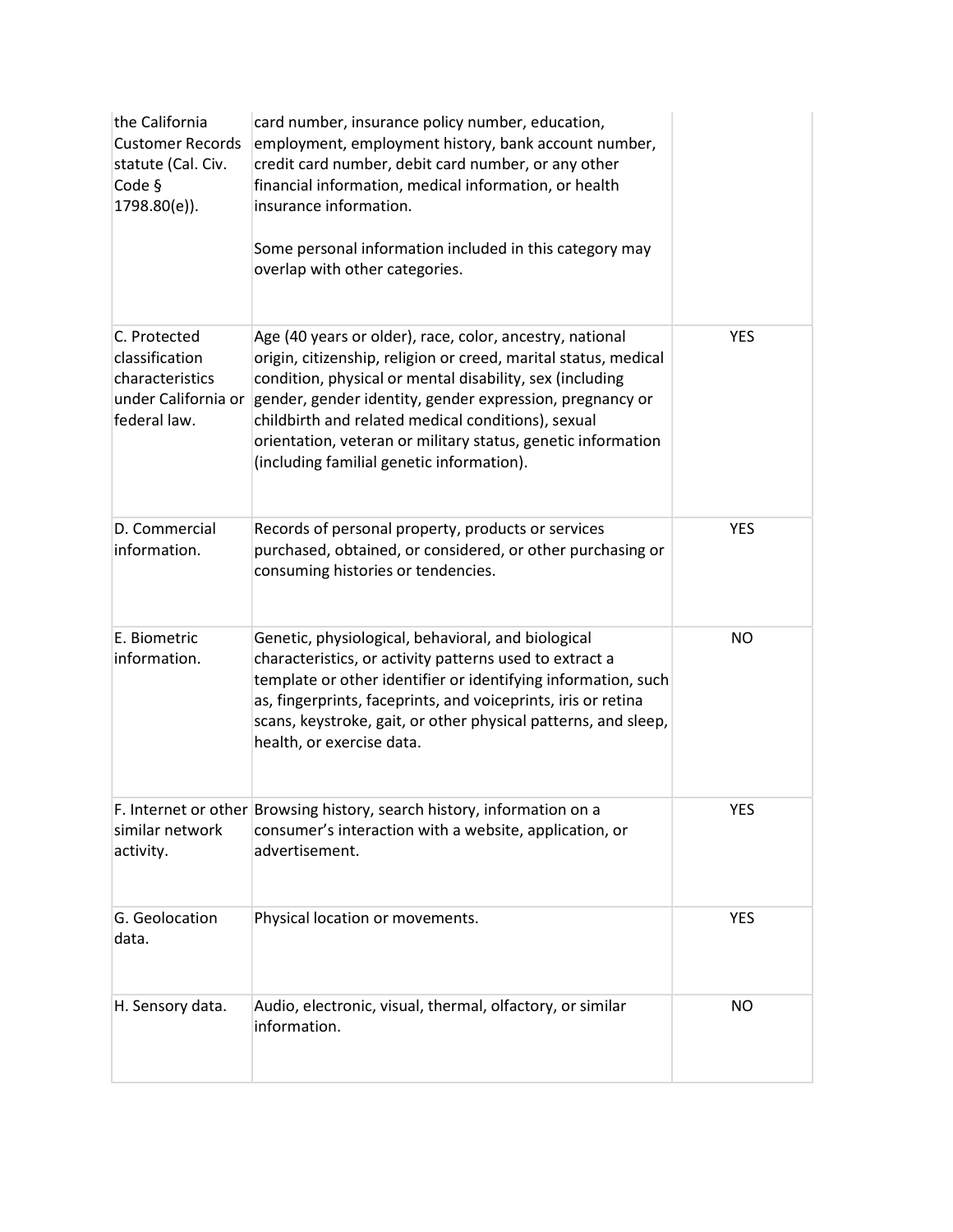| I. Professional or<br>employment-<br>related<br>information.                                                                                                         | Current or past job history or performance evaluations.                                                                                                                                                                                                                                        | NO         |
|----------------------------------------------------------------------------------------------------------------------------------------------------------------------|------------------------------------------------------------------------------------------------------------------------------------------------------------------------------------------------------------------------------------------------------------------------------------------------|------------|
| J. Non-public<br>education<br>information (per<br>the Family<br><b>Educational Rights</b><br>and Privacy Act (20<br>U.S.C. Section<br>1232g, 34 C.F.R.<br>Part 99)). | Education records directly related to a student maintained<br>by an educational institution or party acting on its behalf,<br>such as grades, transcripts, class lists, student schedules,<br>student identification codes, student financial information,<br>or student disciplinary records. | NO.        |
| K. Inferences<br>drawn from other<br>personal<br>information.                                                                                                        | Profile reflecting a person's preferences, characteristics,<br>psychological trends, predispositions, behavior, attitudes,<br>intelligence, abilities, and aptitudes.                                                                                                                          | <b>YES</b> |

Personal information does not include publicly available information from government records, information relating to our job applicants, employees, contractors or other personal, de-identified or aggregated consumer information, or information otherwise excluded from the CCPA's scope, such as information collected pursuant to the GLBA. For more information on our policies regarding GLBA consumer data, please see our GLBA Notice.

Notwithstanding the GLBA exemption to which most, if not all consumer information collected by Main Street Debt Solutions is subject, we have obtained the categories of personal information listed above from the following categories of sources:

- Directly from you. For example, from forms you complete or products and services you purchase.
- Indirectly from you. For example, from information we obtain in the course of providing our services to you, or from observing your actions on our website.
- From third-party business partners such as social media sites, ad networks, and analytics providers.

Main Street Debt Solutions may use this information to:

- Provide you with the information, products, or services you request from us.
- Fulfill the reason you provided the information, such as to respond to customer service requests or other inquiries.
- Create, maintain, customize, and secure your account with us.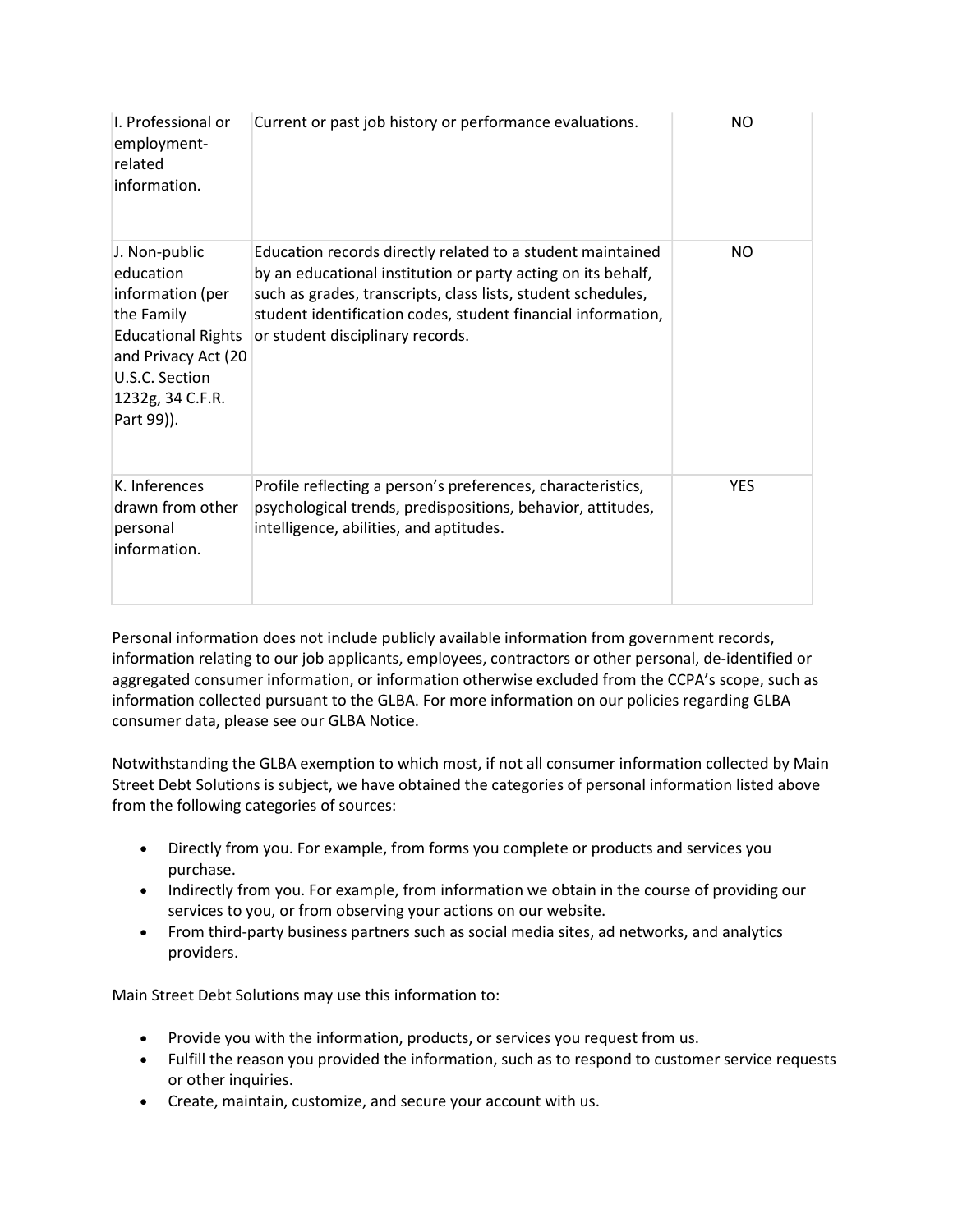- Personalize your website experience and deliver content and product and service offerings relevant to your interests, including targeted offers and ads through our website, third-party sites, and via email or text message (with your consent where required by law).
- Help maintain the safety, security, and integrity of our website, products and services, databases and other technology assets, and business.
- Process your requests, purchases, transactions, and payments
- Provide you with support and to respond to your inquiries, including to investigate and address your concerns and monitor and improve our responses.
- For testing, research, analysis, and product development, including to develop and improve our website, products, and services.
- Prevent transactional fraud.
- Respond to law enforcement requests and as required by applicable law, court order, or governmental regulations.
- As described to you when collecting your personal information or as otherwise set forth in the CCPA.

Main Street Debt Solutions will not collect additional categories of personal information or use the personal information we collected for materially different, unrelated, or incompatible purposes without providing notice to you. Such notice may be delivered, for example, by posting an updated California Privacy Notice.

# Sharing Personal Information

Main Street Debt Solutions may disclose your personal information to a third party for business purposes. When we do so, Main Street Debt Solutions enters into a contractual arrangement that describes the business purpose and requires the recipient to both: (A) keep that personal information confidential; and (B) not use it for any purpose except performing the obligations under the contract.

We share your personal information with the following categories of third parties for a business purpose:

- Affiliates.
- Service providers.
- Marketing and Strategic partners
- Data aggregators and analytic providers
- Social media companies
- Internet cookie data recipients (e.g., Google analytics)

# Disclosure of Personal Information for a Business Purpose

The CCPA requires Main Street Debt Solutions to provide you with a statement on its personal information disclosures for a business purpose that reference the eleven (11) categories of information reflected in the chart above. In the preceding twelve (12) months, Main Street Debt Solutions has disclosed the following categories of personal information for a business purpose:

- Category A: Identifiers.
- Category B: California Customer Records personal information categories.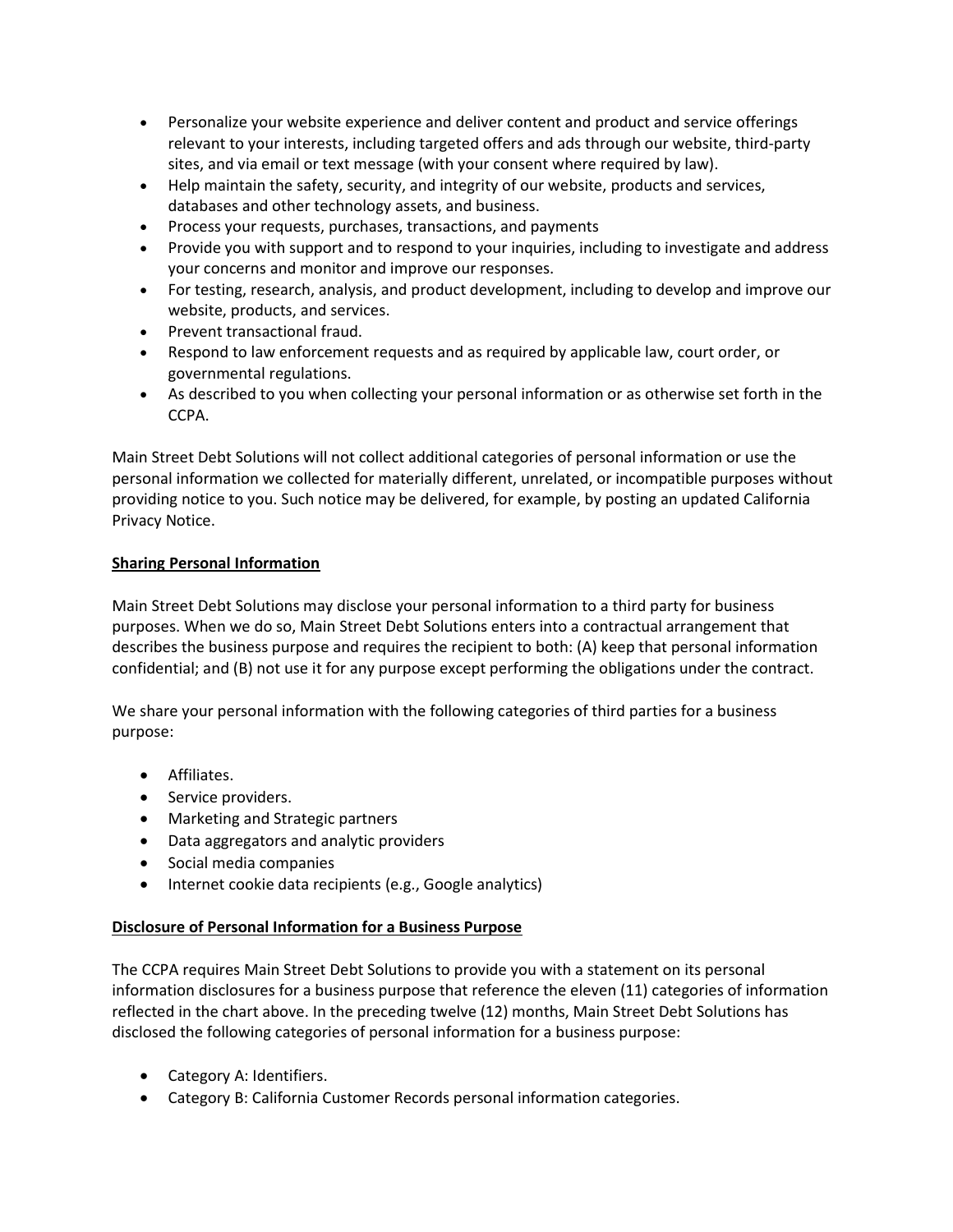- Category C: Protected classification characteristics under California or federal law.
- Category D: Commercial information.
- Category F: Internet or other similar network activity.
- Category G: Geolocation data.

If we have collected or received your data in connection with a financial product or service, we may disclose information to third parties as described in our GLBA Notice.

## Sale of Personal Information.

The CCPA similarly requires Main Street Debt Solutions to provide you with a statement on its personal information sales. In the preceding twelve (12) months, Main Street Debt Solutions had not sold your personal information. Main Street Debt Solutions does not and will not sell personal information of California consumers.

## Notice Regarding Your Rights

## Access & Data Portability Rights

You have the right to request that Main Street Debt Solutions disclose what personal information we collect, use, and disclose. If we receive and confirm your consumer request as verifiable and no exception applies, we will provide you with:

- The categories of personal information we collected about you.
- The categories of sources for the personal information we collected about you.
- Our business or commercial purpose for collecting that personal information.
- The categories of third parties with whom we share that personal information.
- The specific pieces of personal information we collected about you.
- If we sold or disclosed your personal information for a business purpose, two lists disclosing:
	- Sales, identifying the personal information categories that each category of recipient purchased; and
		- Disclosures for a business purpose, identifying the personal information categories that each category of recipient obtained.

As previously indicated, Main Street Debt Solutions does not sell the personal information of California consumers.

## Deletion Request Rights

Subject to certain exceptions, you have the right to request that we delete any of your personal information that we collected from you and retained. If we receive and confirm your consumer request as verifiable, unless an exception applies we will delete (and direct our service providers to delete) your personal information from our records.

The CCPA provides a number a reasons why a deletion request may be denied. We may deny your deletion request if retaining the information is necessary for us or our service provider(s) to: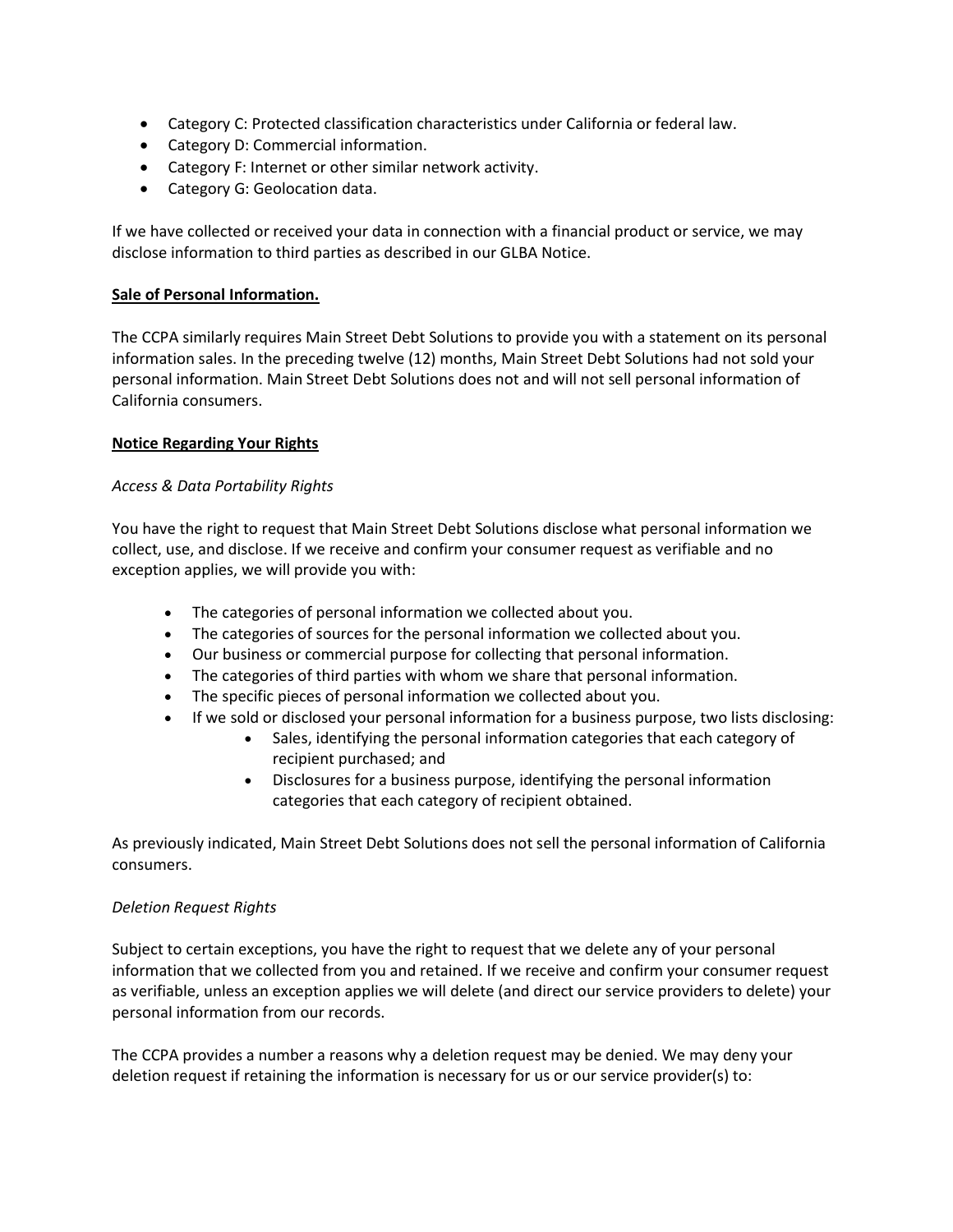- 1. Complete the transaction for which we collected the personal information, provide a good or service that you requested, take actions reasonably anticipated within the context of our ongoing business relationship with you, fulfill the terms of a written warranty or product recall conducted in accordance with federal law, or otherwise perform our contract with you.
- 2. Detect security incidents, protect against malicious, deceptive, fraudulent, or illegal activity, or prosecute those responsible for such activities.
- 3. Debug products to identify and repair errors that impair existing intended functionality.
- 4. Exercise free speech, ensure the right of another consumer to exercise their free speech rights, or exercise another right provided for by law.
- 5. Comply with the California Electronic Communications Privacy Act (Cal. Penal Code § 1546 et. seq.).
- 6. Engage in public or peer-reviewed scientific, historical, or statistical research in the public interest that adheres to all other applicable ethics and privacy laws, when the information's deletion may likely render impossible or seriously impair the research's achievement, if you previously provided informed consent.
- 7. Enable solely internal uses that are reasonably aligned with consumer expectations based on your relationship with us.
- 8. Comply with a legal obligation.
- 9. Make other internal and lawful uses of that information that are compatible with the context in which you provided it.

## Exercising Access, Data Portability, and Deletion Rights

To exercise the access, data portability, and deletion rights described above, please submit a verifiable consumer request to Main Street Debt Solutions by:

- Calling us toll-free during business hours at 866-933-6825.
- Filling out the California Consumer request form available at: www.mainstreetdebtsolution.com/CCPAknowdeleterequest or by clicking here.

Only you or someone registered with the California Secretary of State and legally authorized to act on your behalf may make a verifiable consumer request related to your personal information.

You may only make a verifiable consumer request for access or data portability twice within a 12-month period.

The verifiable consumer request must:

 Provide sufficient information that allows Main Street Debt Solutions to verify, to a reasonable degree of certainty, that you are the person about whom Main Street Debt Solutions collected personal information (or your authorized representative), which may include multi-factor authentication of identifying information provided by you. Such authentication may be conducted and verified independently or in combination with a comparison of personal information already maintained by Main Street Debt Solutions, if any; and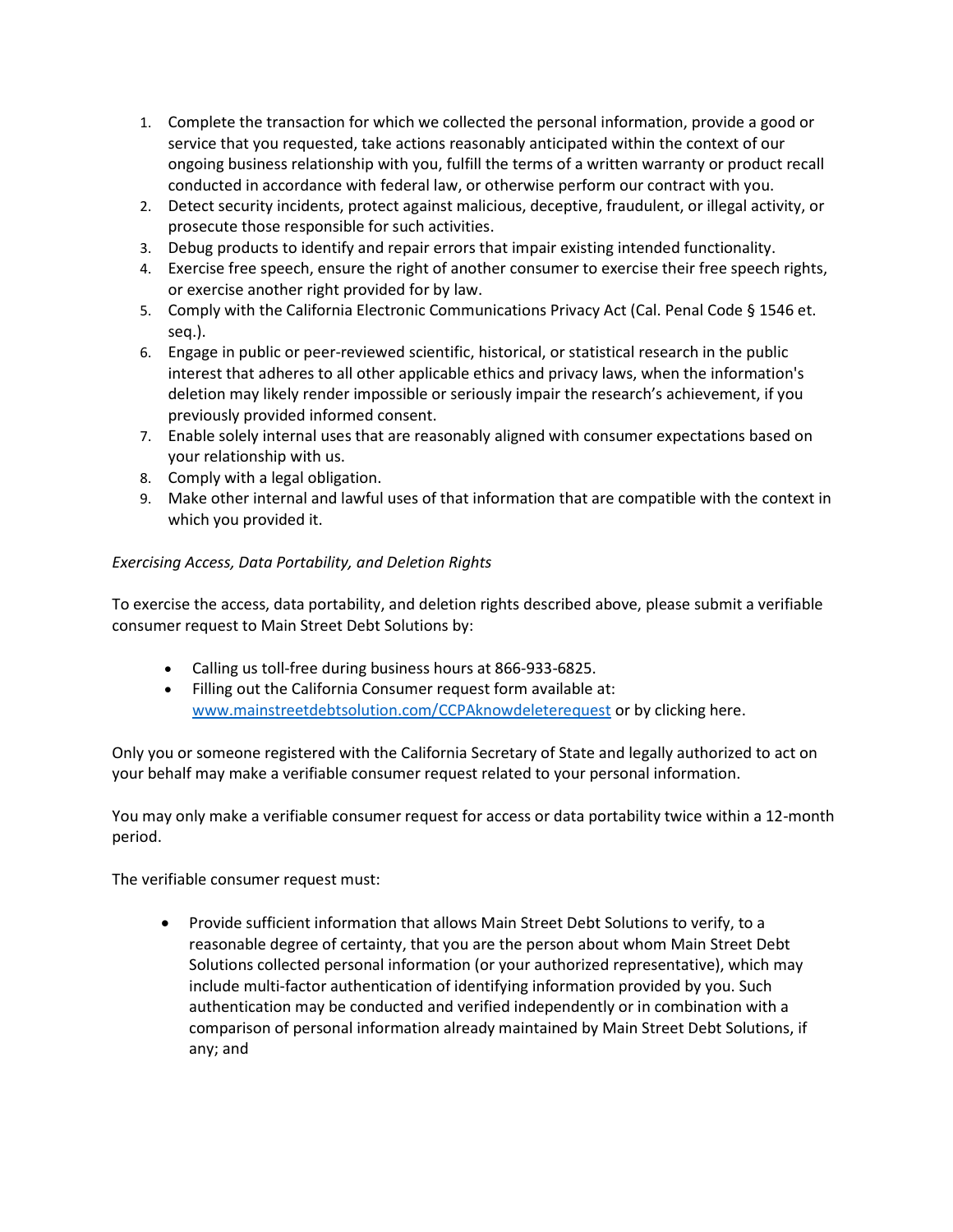Describe your request with sufficient detail that allows Main Street Debt Solutions to properly understand, evaluate, and respond to it.

We cannot respond to your request or provide you with personal information if we cannot verify your identity or authority to make the request and confirm that the personal information relates to you. Making a verifiable consumer request does not require you to create an account with us, but we must also be able to confirm the personal information relates to you.

We will only use personal information provided in a verifiable consumer request to verify the requestor's identity or authority to make the request.

## Response Timing and Format

Main Street Debt Solutions endeavors to respond to a verifiable consumer request within forty-five (45) days of receiving it. If Main Street Debt Solutions requires additional time to process your request, up to a maximum total of ninety (90) days from the date the request is received, we will notify you of this and inform you of the reason for requiring the additional time.

If you have an online account with us, we will deliver our written response to your online account. If you do not have an account with us, we will deliver our written response by mail or electronically, at your option. Any disclosures we provide will only cover the 12-month period preceding the verifiable consumer request's receipt. The response we provide will also explain the reasons we cannot comply with a request or have denied a request, if applicable.

We do not charge a fee to process or respond to your verifiable consumer request unless it is excessive, repetitive, or manifestly unfounded. If we determine that the request warrants a fee, we will tell you why we made that decision and provide you with a cost estimate before completing your request.

## Non-Discrimination

Main Street Debt Solutions will not discriminate against you for exercising any of your CCPA rights as described above. Unless permitted by the CCPA, Main Street Debt Solutions will not:

•Deny you goods or services.

•Charge you different prices or rates for goods or services, including through granting discounts or other benefits, or imposing penalties.

•Provide you a different level or quality of goods or services.

•Suggest that you may receive a different price or rate for goods or services or a different level or quality of goods or services.

#### Do Not Track Disclosures

How do we respond to Web browser "do not track" signals or other mechanisms that provide consumers the ability to exercise choice regarding the collection of personally identifiable information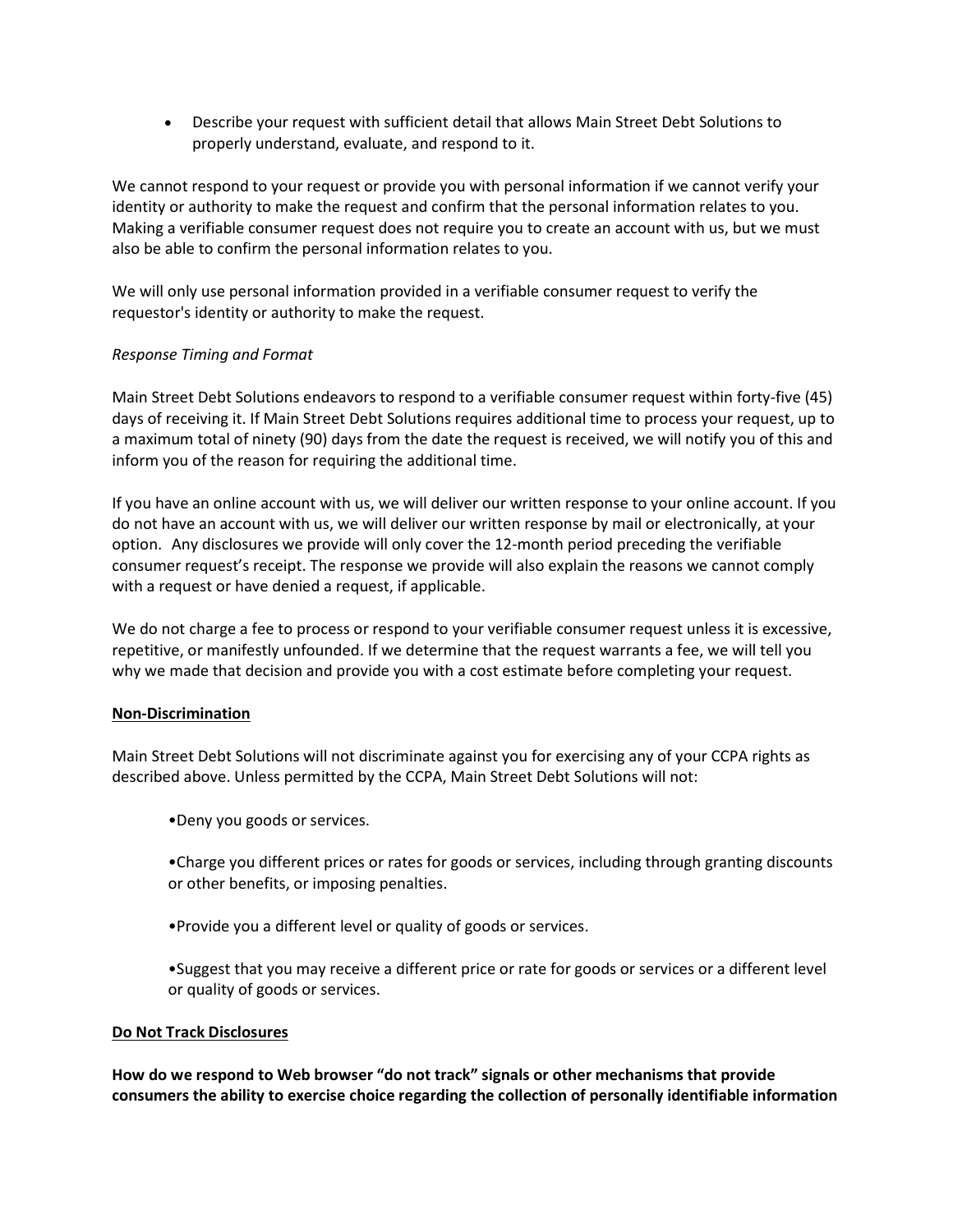## about an individual consumer's online activities over time and across third-party websites or online services?

We currently do not respond to DNT signals in browsers because we do not track individual users across the web.

# May other parties collect personally identifiable information about an individual consumer's online activities over time and across different websites when they visit www.mainstreetdebtsolution.com?

No.

## Other California Privacy Rights

California's "Shine the Light" law (Civil Code Section § 1798.83) permits certain individuals that are California residents to request information regarding our disclosure of personal information to third parties for their direct marketing purposes. To make such a request, please email us at help@mainstreetdebtsolution.com or write to us at Main Street Debt Solutions, 1712 Pioneer Ave, Ste 876, Cheyenne, WY 82001 U.S.A.

#### Changes to Our Privacy Notice

We reserve the right to amend this Notice at our discretion and at any time. When we make changes to this Notice, we will post the updated Notice on our website and update the Notice's effective date. Your continued use of our website following the posting of changes constitutes your acceptance of such changes.

## Contact Information

Main Street Debt Solutions is committed to responding promptly to any questions or concerns you may have about this Notice. If you have questions concerning the methods by which Main Street Debt Solutions collects or uses your personal information as explained in this Notice and our Online Privacy Policy, the rights granted to you under the CCPA, or how to exercise your rights, or if you are a consumer with a disability and you wish to receive a copy of this Notice, you can contact us by calling, writing, or emailing us:

Main Street Debt Solutions

1712 Pioneer Ave, Ste 876

Cheyenne, WY 82001 U.S.A.

By email: help@mainstreetdebtsolution.com

866-933-6825